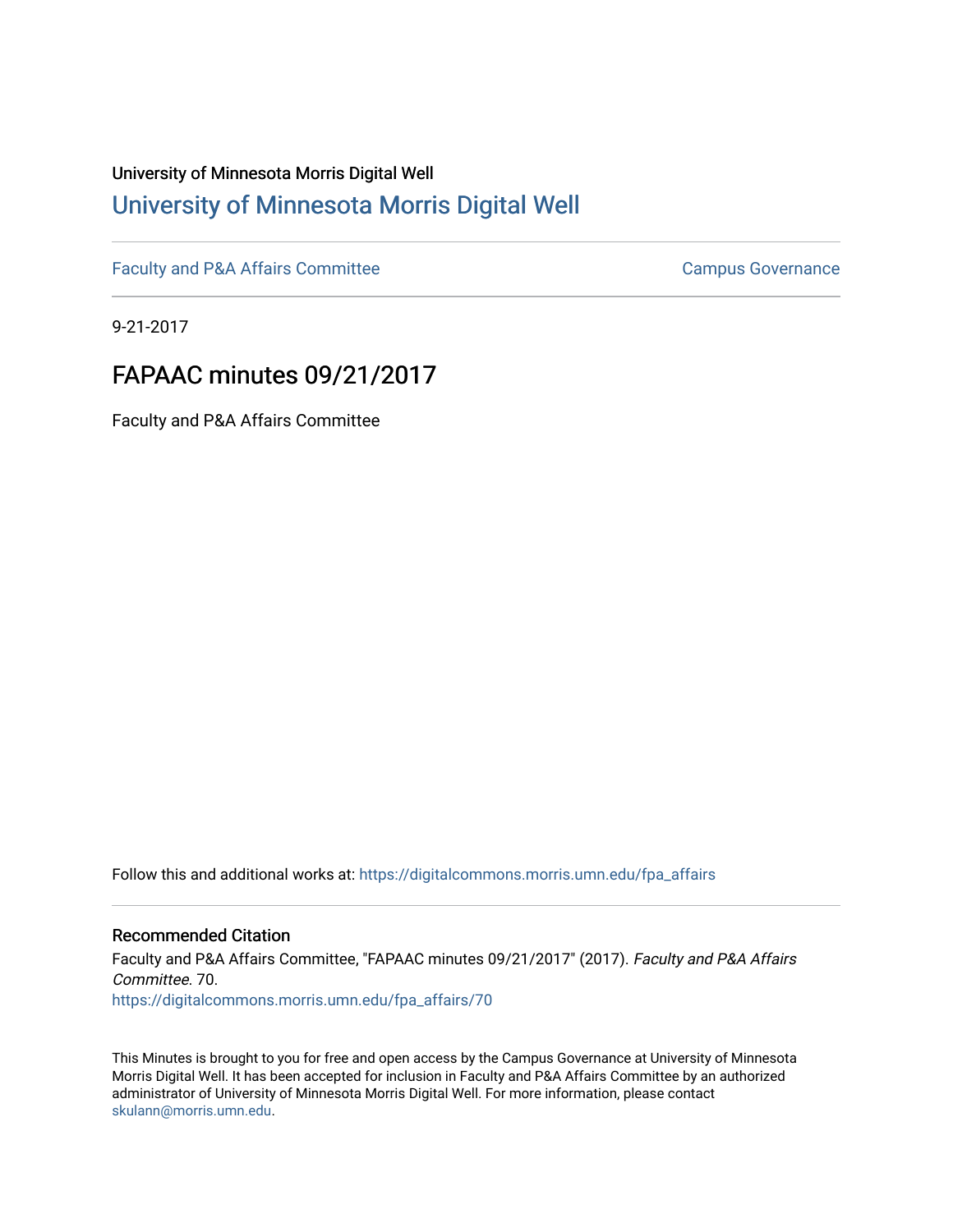Faculty P&A Affairs Committee Meeting Minutes Thursday, September 21, 2017 Prairie Lounge, 10:30 – 11:30 a.m.

Present: Chlene Anderson, Julia Dabbs, Gordon McIntosh, Bibhudutta Panda, Kiel Harell, Argie Manolis. Absent: Peh Ng, David Ericksen, and Sara Lam.

K Harell welcomed the committee and reviewed the committee charge/responsibilities: "The Faculty and P&A Affairs Committee develops, reviews and recommends policies and procedures that influence the professional and personal welfare of the faculty and the P&A staff. It recommends improvements in the design and implementation of personnel policies, including such matters as tenure and promotion, workload, salary and benefits, and hiring and retirement alternatives. It also monitors any legislation and other policies affecting faculty and P&A staff welfare and procedures."

Minutes: April 2017 meeting minutes were approved via email vote and were posted to the Digital Well last spring.

#### **New Business**:

Feedback on the 2016-17 Salary Survey Study and Faculty Workload & Undergrad Research Study was sent to campus Monday, May 1. We did not receive much feedback and it was very brief.

Consideration of Topics and/or Projects for the Year and Follow Up:

Faculty Survey Report: After discussion about last year's report, the committee decided to wait until the spring committee meetings to begin discussion and then edit and submit the report. The new report will not include any additional allocation to the faculty merit salary pool as this three-year initiative, which started in the Fall of 2014, has ended.

Also included in the 2016-17 Salary report was a recommendation to include P&A salaries in future reports. K Harell will check with Sarah Mattson to see if UMM HR has completed a new P&A salary study now that the University-wide job family study has been completed.

Academic Personnel Plan: Last year Dean Finzel attended our committee meeting with a report on the Academic Personnel Plan; he suggested that the Faculty and P&A Affairs committee review this policy on a yearly basis to see if UMM is meeting the goal. This plan was to be updated and resubmitted to the Vice Provost for Faculty and Academic Affairs at the U of M. The committee would like to know if the plan was revised and submitted.

The Employee Engagement Survey will begin again this year. The committee will review the survey results next year to consider possible committee projects.

Faculty/P&A Involvement in Undergrad Research: Last spring when FACPAAC met with Dean Finzel and Chancellor Behr, we received encouragement to work on a proposal for developing an award for faculty involvement in undergraduate research. To move forward, the committee should determine the award criteria and submit it to administration for review and approval. On another issue related to Faculty/P&A involvement in undergrad research, it was also suggested that our committee work with the Faculty Development Committee to consider hosting an educational/informational session on the best practices for involvement in undergraduate research/creative activity.